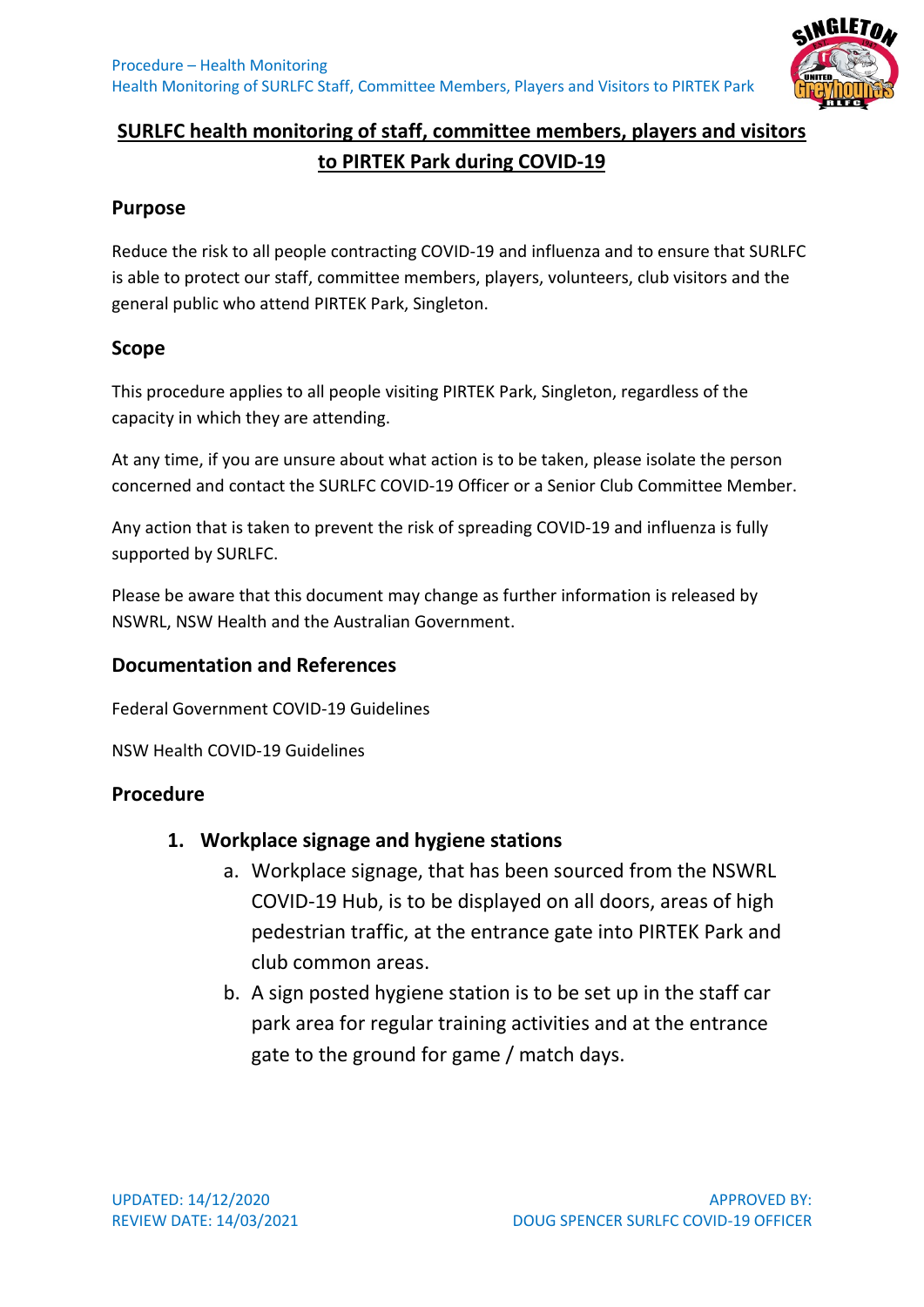

# **2. Screening of SURLFC staff, committee members, players, volunteers, club visitors and the general public prior to entry to club facilities**

- a. SURLFC will establish a "screening station" in the staff car park for club training and at the entrance gate into PIRTEK Park for game / match days.
- b. The screening process, where possible, will be operated by the clubs COVID-19 Officer, if he is unavailable due to work, family or other commitments it shall be conducted by a committee member familiar with the SURLFC COVID-19 procedures.
- c. The screening process will entail completing a verbal health check questionnaire which is attached, the attending person sanitizing their hands as per attached NSWRL Washing Hands Guideline and completing the clubs attendance register or using the Clubs QR Code Attendance Online Register prior to being given permissions for that person to enter the club areas.
- d. Should the attending person refuse to answer the health check questionnaire, refuse to complete the club attendance register or showing signs or symptoms listed in the health check questionnaire, they will be asked to leave the club grounds immediately.

## **3. Social Distancing**

- a. All SURLFC members should practice social distancing when encountering any person at PIRTEK Park. Social distancing is an effective measure to reduce exposure. It is however recognized that it cannot be practiced in all situations and the aim is generally reduce the potential for transmission by:
	- i. Attempt to keep 1.5m between themselves and other people where possible
	- ii. Avoid shaking hands, hugging and/or high fiving other people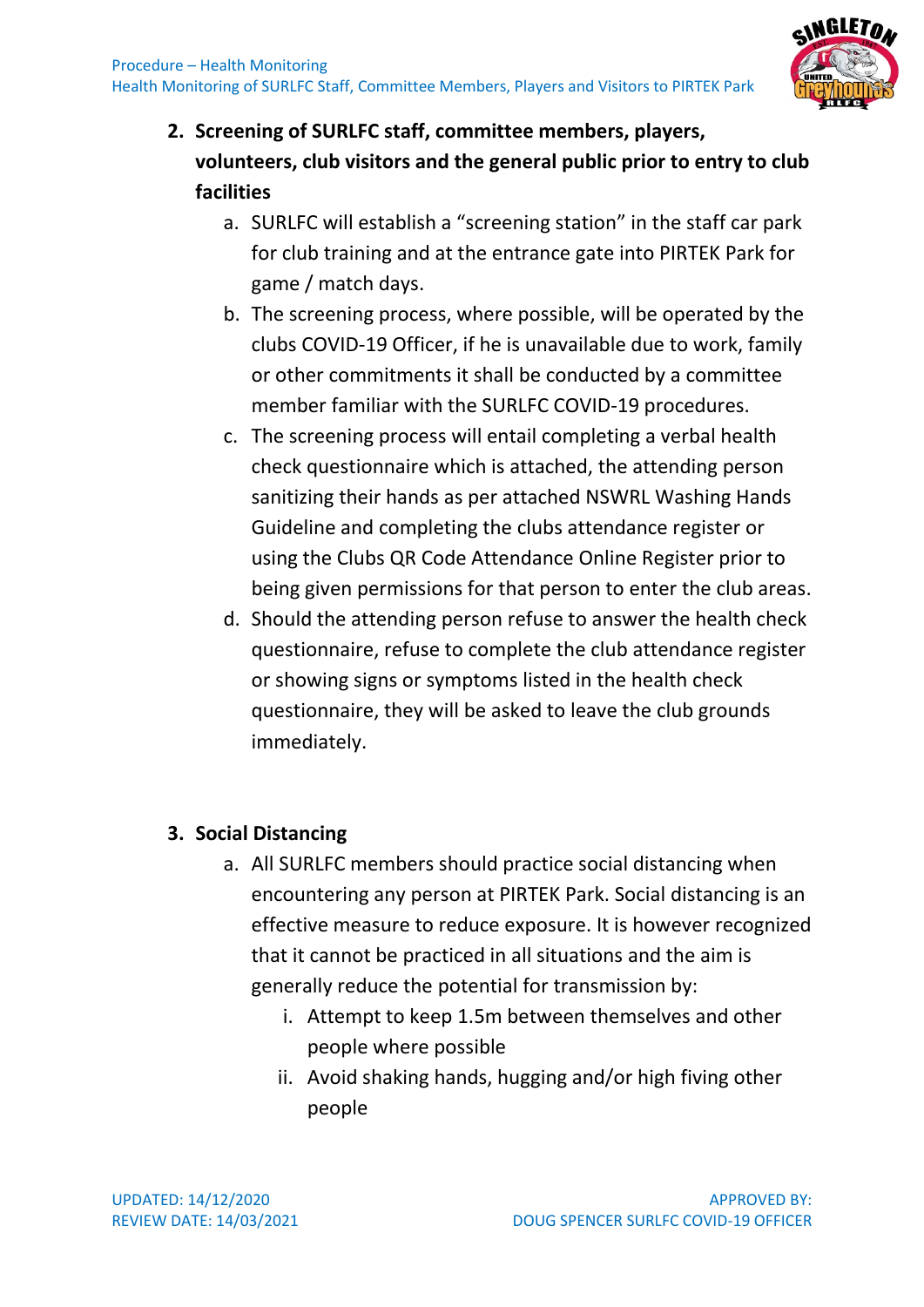

b. All persons entering the club grounds are to be made aware of this requirement upon entry to PIRTEK Park during the sign of the club attendance register.

### **4. Screening Station and Completing of Attendance Register**

- a. Upon arrival at PIRTEK Park all persons are to attend the club "screening stations" to complete the verbal health questionnaire and sign onto the club attendance register.
- b. On arrival at the "screening station" all persons should be instructed to sanitize their hands utilizing the hand sanitizer provided by SURLFC.
- c. The attending person will then be asked a verbal health check.
- d. On completion of the verbal health check and no signs or symptoms show from the verbal health check the person will then be instructed to complete the club attendance register.
- e. Should the attending person refuse to answer the health check questionnaire, refuse to complete the club attendance register or showing signs or symptoms listed in the health check questionnaire they will be asked to leave the club grounds immediately.
- f. On completion of the club attendance register the person will be permitted into PIRTEK Park and asked to sign off the register when departing.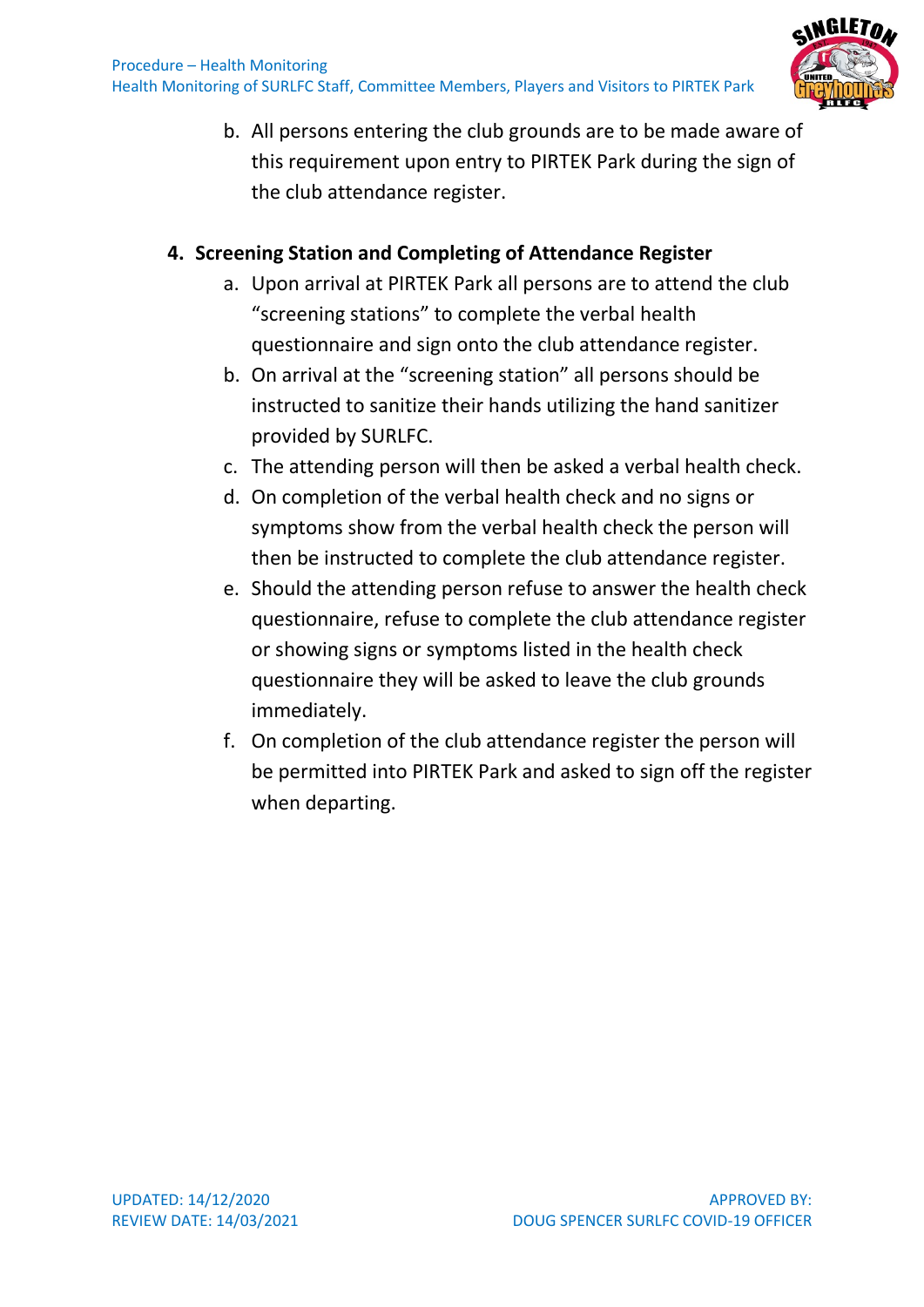

# **HEALTH SCREENING QUESTIONNAIRE**

**Are you generally unwell?**

**Do you have any of the following?**

**Fever Sore Throat**

**Cough Shortness of Breath**

**Any flu like symptoms**

**Have you had close contact with someone diagnosed with, or suspected of having coronavirus in the last 14 days?**

**Have you visited Victoria in the last 14 days?**

**Have you visited a suspected COVID hotspot such as Casula, Picton, Campbelltown or Wetherill Park.**

**Should any person answer yes to the above questions, ask them to leave SURLFC facilities and consult their own doctor.**